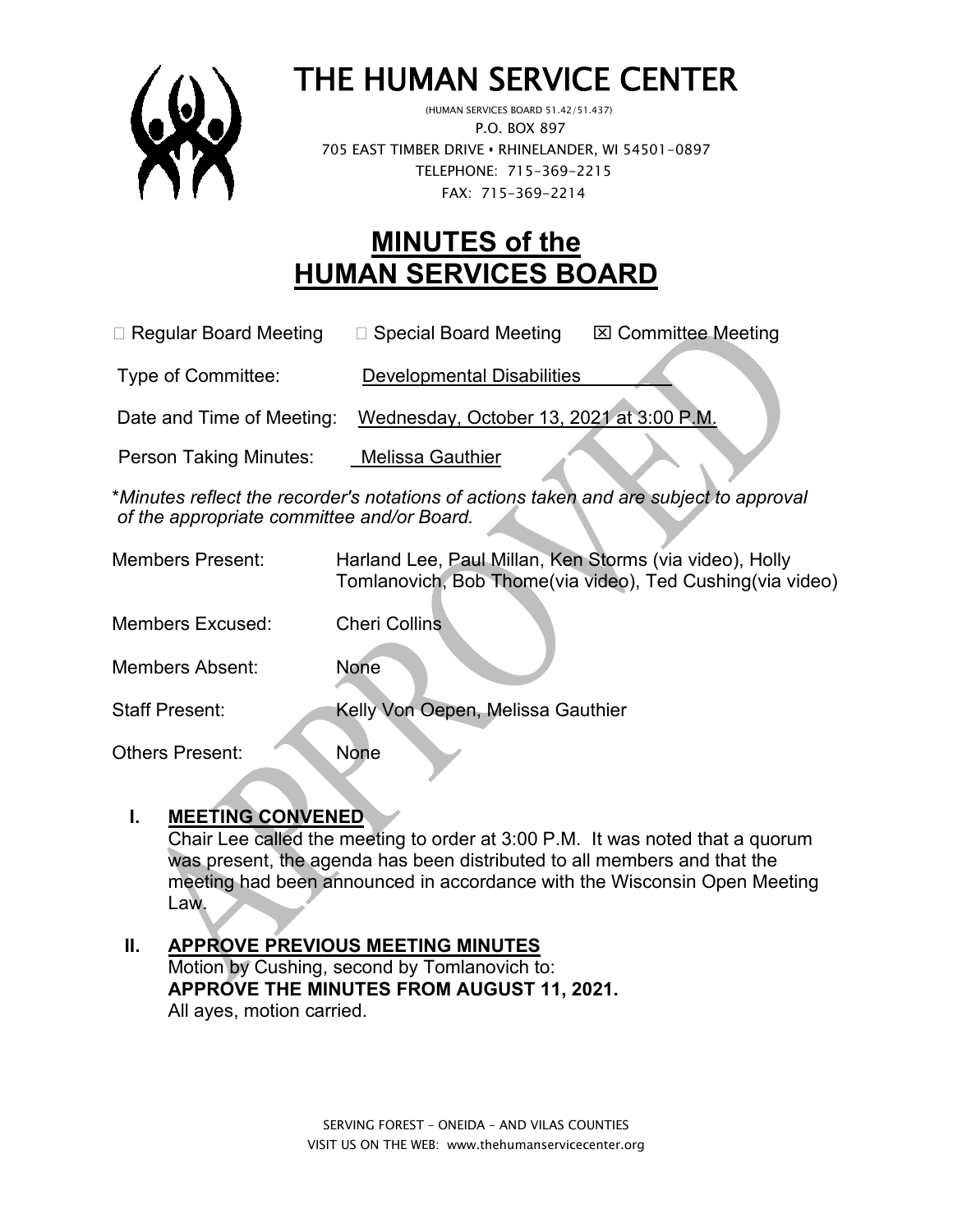### **III. COMMUNITY ENGAGEMENT UPDATE**

Von Oepen provided the committee with an update on community engagement opportunities that the department has been involved with. The Human Service Center staff continue to meet regularly with the tri-county's social service agencies to discuss staffing of consumers that are supported by both HSC and the tri-county Social Service Departments. Oneida County continues to meet on the 3<sup>rd</sup> Tuesday of every month and Forest County will meet as needed. Von Oepen reported that the meetings are back on track with Vilas County, and they will be held on the 2<sup>nd</sup> Wednesday of every month.

Von Oepen reported that she attended the virtual Forest, Oneida, and Vilas Counties Community on Transition(CCoT) meeting on October 4, 2021. The CCoT is a collaboration of educators, community agencies, families, youth, employers, and other service providers in Forest, Oneida, and Vilas counties that provide connections to quality transition services and life opportunities for our students with disabilities, transitional process with our CLTS kids aging out and going into adult Services, at 17.5. The next meeting is scheduled for November  $1<sup>st</sup>$ , as the team plans to meet every  $1<sup>st</sup>$  Monday of the month from 3:15 for an hour.

# **IV. BIRTH TO 3 PROGRAM UPDATE**

Von Oepen reported there are currently 58 participants in the Birth to 3 program. Of the 58 enrolled, 7 are from Forest County, 20 from Vilas County, and 31 are from Oneida County. Von Oepen also reported that the Birth to 3 program received 16 referrals in September which included 3 from Forest County, 5 from Oneida County, and 8 from Vilas County. The referrals came from a variety of sources including parents, Marshfield Clinic NICU, Lac du Flambeau Head Start, and Ascension Eagle River.

Von Oepen provided an update on the Forest County Potawatomi Health and Wellness Speech Language Pathologist. Von Oepen reported that the attorney had sent her a copy of what they had used with Marinette County as an abbreviated agreement/document, and it is at the review of our HSC Attorney at this time.

Von Oepen reported that the Metastar audit that was scheduled for August 2021 where 9 charts will be reviewed, has now occurred as all 9 charts were processed and uploaded to the Metastar website by the deadline of October  $7<sup>th</sup>$ , 2021. Results will be provided by the end of the year. Von Oepen reported that she will be asking for the updated summary per file to review consistency and opportunities for improvement once the results have been received.

Von Oepen reported that she continues to participate in the Birth to 3 Leadership calls that are held the 2<sup>nd</sup> Friday of the month. The calls provide opportunities to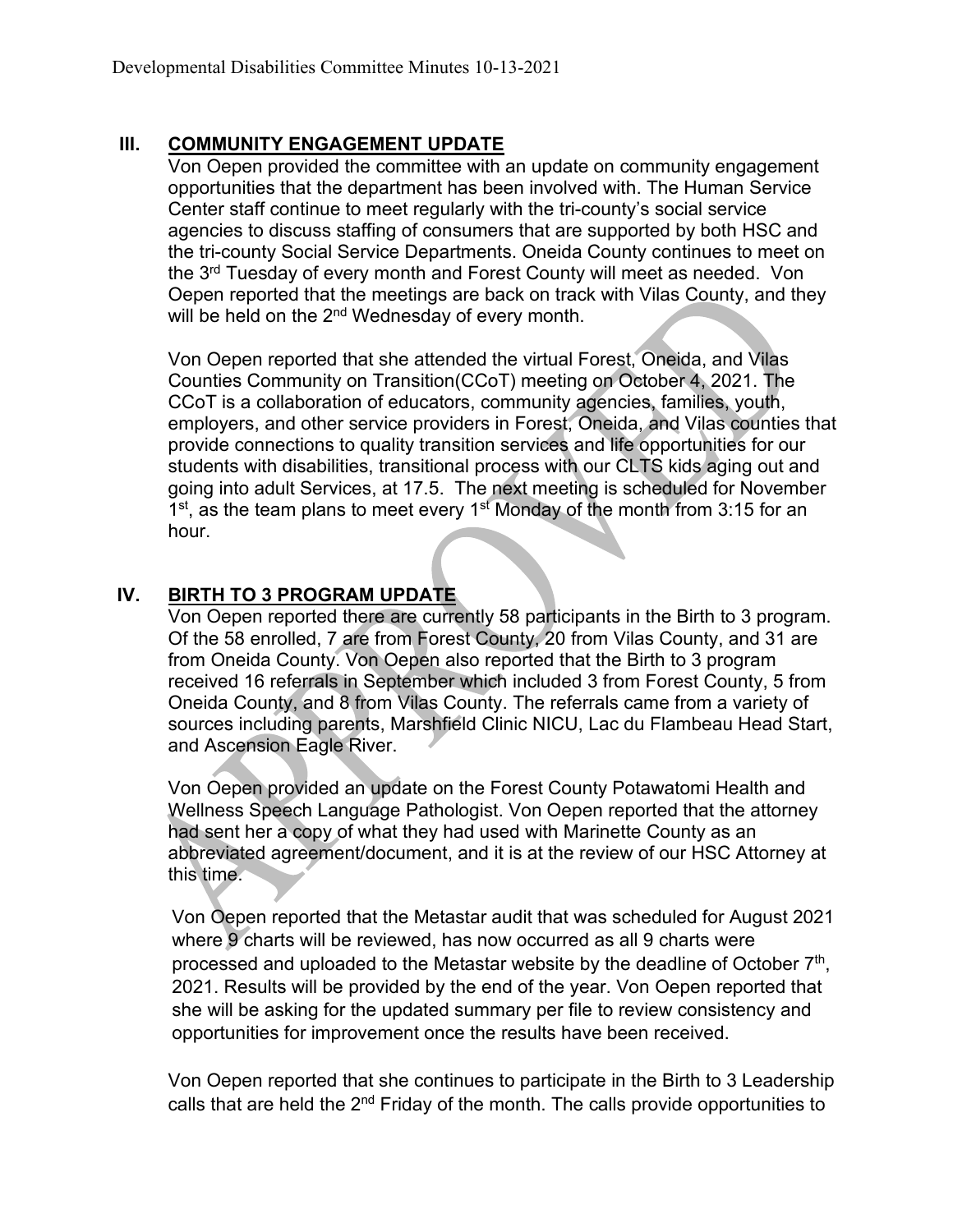gain networking resources and direction and clarification from BCS(Bureau of Children's State Staff).

Von Oepen also reported that DHS will be sending out the Family Experience Survey. The Family Experience Survey is sent to all families of children in the Birth to 3 program approximately one month after the child exits the program.

# **V. EARLY HEAD START HOME VISITOR PROGRAM UPDATE**

Von Oepen reported that there are currently 12 children enrolled in this program. Five clients from Forest County, 7 from Oneida County, and zero from Vilas County. Von Oepen reported that of the 12 children enrolled, 7 of those children are also in the Birth to 3 program and several are also in foster care, making the joint meetings critical to maintain communication between agencies.

Von Oepen reported that she spoke with the EHS Director of the Family and Child Learning Center about the possibility of creating a Foster Care Handbook, just like they have for parents/caregivers' handbooks to introduce the Foster Parents to the EHS-HV Program. She thought this would be a good idea, as they stated that HSC has the most kids in the EHS-HV Program that has several kids in Foster Care in the program.

Von Oepen also reported that with the increase in Covid-19 cases in the tricounty area recently, the Headstart office has given HSC the latitude to call the families and or utilize Teams to meet with the families that are affected by Covid-19, so the continuity of care continues without missed visits with families.

# **VI. CHILDREN'S LONG TERM SUPPORT SERVICES PROGRAM UPDATE**

Von Oepen reported that there are currently 177 children being served in this program. There are currently 19 children from Forest County, 107 from Oneida and 51 from Vilas. Von Oepen also reported that HSC has completed a referral form that can be used for all programs at HSC instead of each program using a different referral form.

Von Oepen reported that CLTS submitted the final remediation to Metastar by the September 25, 2021 deadline and expect the final summary of the audit by the end of the year. Von Oepen reported that the takeaway from the remediation is the need for provider trainings. Von Oepen has been in contact with Respite Care Association of Wisconsin and will work on getting the training information to the contracted providers for the 2022 contracts.

Von Oepen also reported that HSC continues to work on filling the CLTS Service & Support Coordinator position.